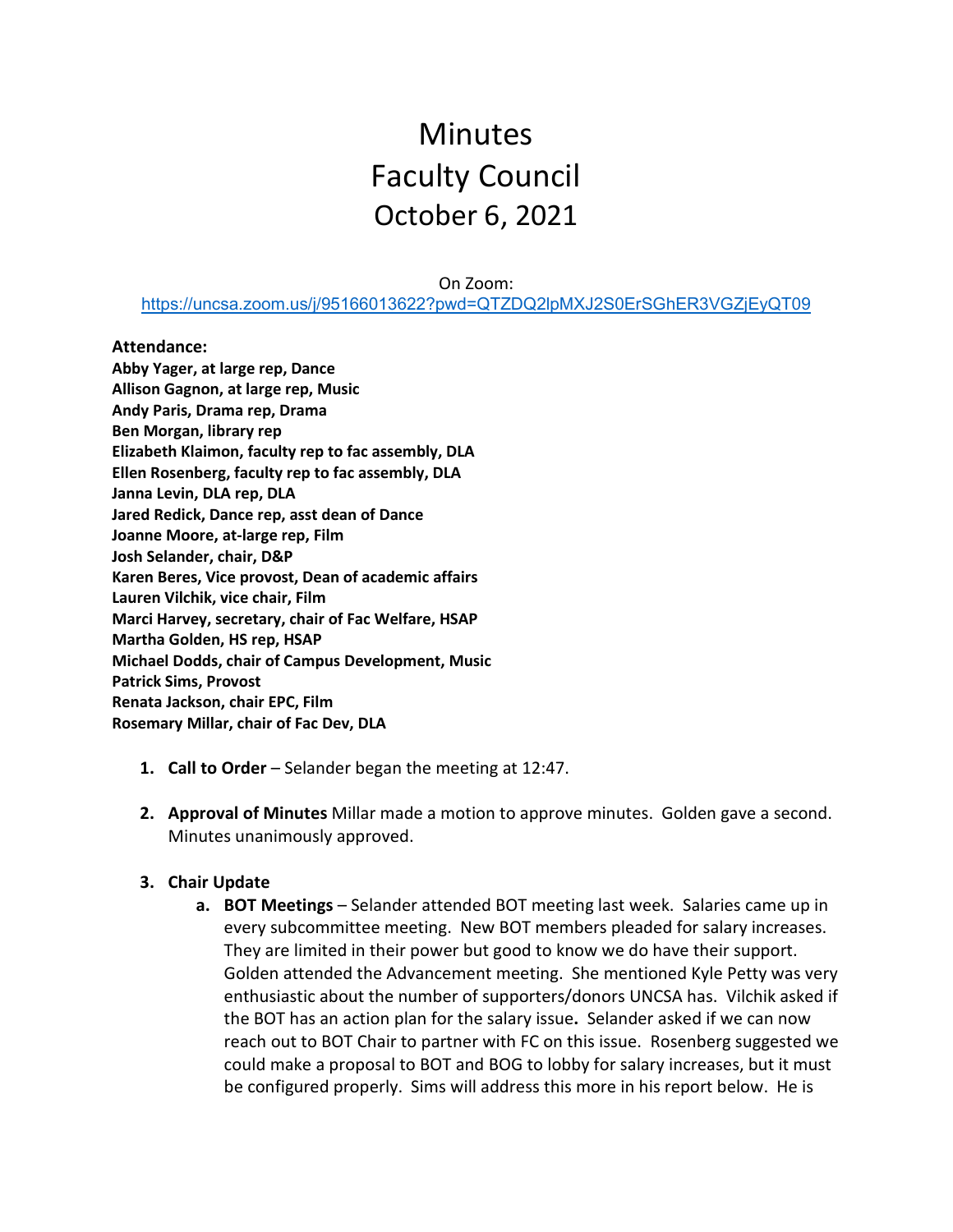working with people in Raleigh and building relationships with NCGA members to share data to promote the investment in UNCSA. Chancellor Cole has been doing the same. David English has been helping promote the salary issue too.

- **b. All School Faculty Meeting Agenda –** CSI and strategic plan will be on the agenda. Formal introduction of Jill Crainshaw will be made. Hopeful that EDIB work will also be discussed. Selander requested emails for other topics. Meeting will be October 20 at 12:45 in Main Theater.
- **c. EDIB Governance Committee –** Selander shared EDIB governance committee progress. Shared a draft of functions, membership, eligibility, and guidelines to give structure to the group as it begins. This will be a standing committee and they will advise the Chief Diversity Officer (CDO) when that position is hired. Committee will include 3 faculty, 3 staff, 3 alumni, 3 community members (all 2 year terms), and 4 students (1 year term).

Noted concerns:

- Lack of transparency from faculty recommendations from last year for EDI work and which items were included in the final report.
- CDO has not been hired yet. Fear that Administration is driving the process for this work without regard to recommendations.
- Can Committee work move forward without CDO?
- Lack of messaging to ensure people will feel safe on campus now.
- Personal safety on campus for both faculty and visitors will require a cultural shift.
- Lack of response by Deans and Administration.
- Communication between various groups on campus; there is no clear system for sharing information.
- Sims responded EDIB will be autonomous, reflective of campus community, and not driven by upper Administration. Agreed messaging is unclear because this is new work for UNCSA, but campus climate progress reports and committee recommendations can be found on EDIB site.

## **4. Committee Updates**

**Campus Development (CDC) –** Dodds is chair, Sarah Falls is vice-chair and Chief Brinkley is Secretary.

- Reported temp parking lot on Chapel St. is now open.
- Committee may divide into 2 committees so digital learning/IT needs can be met; will discuss a proposal to form a new standing committee that will be presented to Council in the future.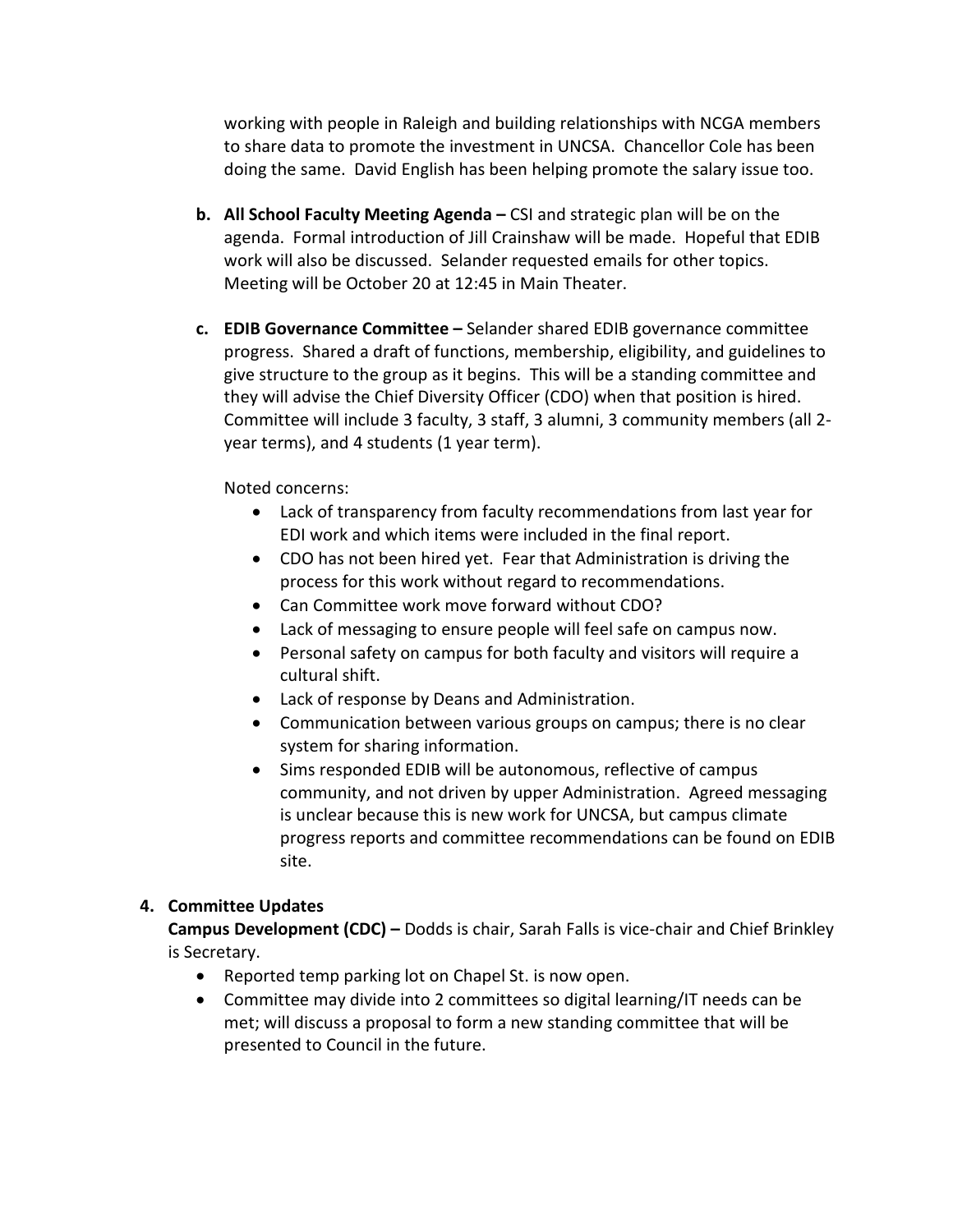**Educational Policies (EPC) –** Jackson reported they discussed CSI and have questions. Invited Sims and Beres to come to their next meeting to get some clarification.

**Faculty Development (FDC) –** Millar reported Sims still committed to funding 2 reassigned time faculty positions. Questions about eligibility have been addressed in the form and match the UNC policy manual requirements. Faculty Development Grants: October 29 is deadline for applications.

## **Faculty Welfare (FWC) –**

- Requested a separate award be created for Adjunct Faculty because they are not eligible for Excellence in Teaching Awards; no guidelines developed yet and a funding source needs to be identified.
- Request from HSAP for in-service day in fall semester be moved to the morning because of required fire and intruder drills. Beres explained that DLA course minutes required for accreditation mandated in-service day be held in the afternoon. Acknowledged the competing concerns and Jackson shared EPC would review the requirements for future calendars.
- Grievance policy webpage needs to be updated to include the flow chart from the policy manual for ease of access.
- **5. Provost Update:** Foundation funding for faculty reassigned time positions is not large enough to make the awards each year. Provost discretionary funds and Faculty Development funds will be temporarily used for funding. Amount awarded will not be reduced.

Academic Leadership Fellowship Award – gives faculty an opportunity to work with a senior Administrative area of their choice and \$5000 used to fund proposals. Selections will be named one year in advance of the fellowship.

Budget – Funding formulas are different for us as a conservatory than other institutions (more complex teaching loads and work hours). We continue to identify supporters and advocate for salary increases with data. He has spoken to every member of the BOT and given a presentation to new Board members. Building relationships with advocates, system-level administrators, and state legislators involves continuous conversations. Chancellor Cole is also doing this with President Hans.

CSI – will provide new opportunities for artists to explore other arts areas; we are not trying to become a liberal arts university. We need a time commitment between conservatories, DLA and HSAP to make this successful. EPC will play a big part in developing the plan.

**6. Open Discussion –** Selander requested David Harrison directly send an email with a protocol for faculty to speak to members of the press regarding the lawsuit that has been filed against UNCSA. Faculty do have autonomy to speak to outside media. Sims